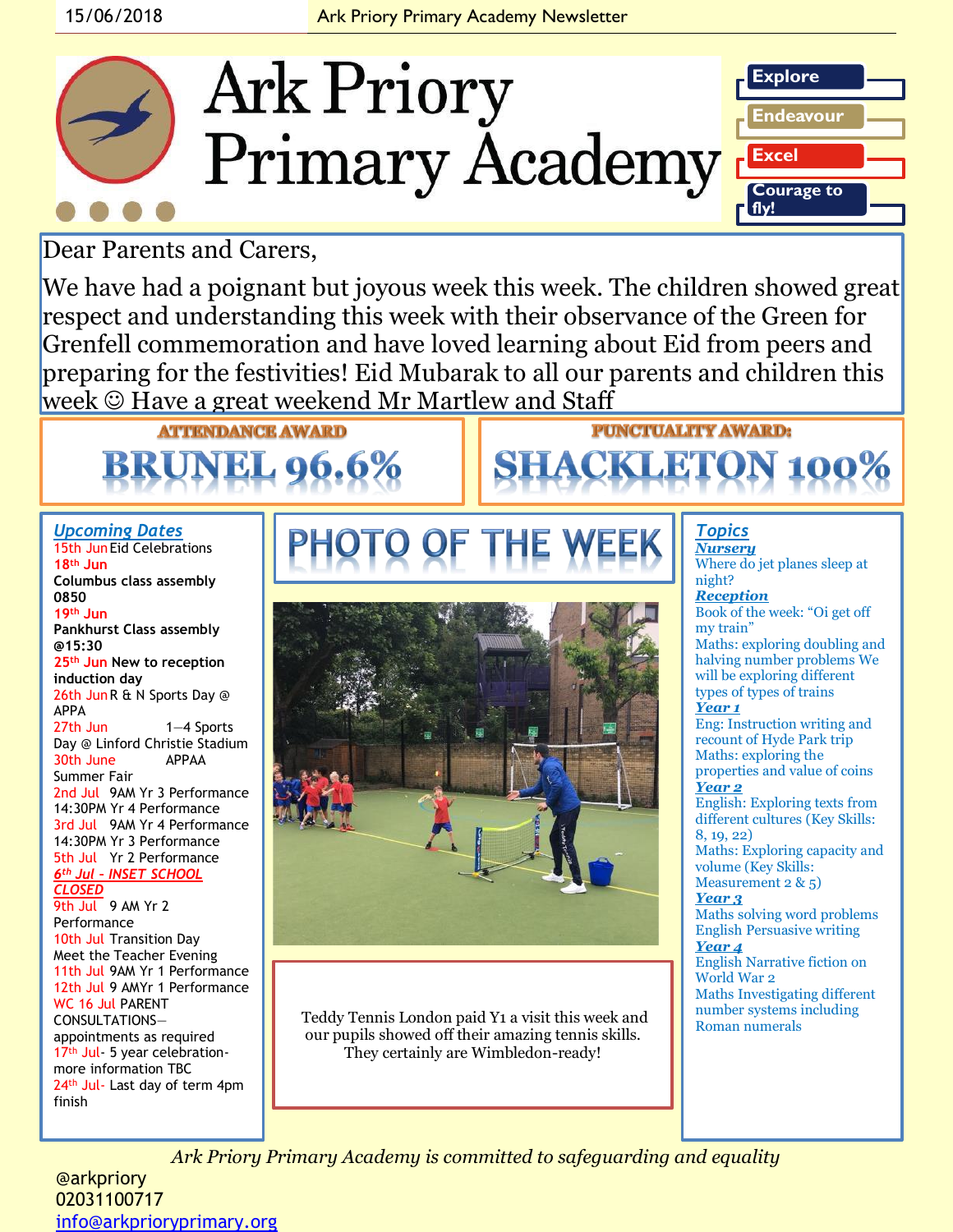## **Celebration Achievement**

Parents of Children named below are welcome to attend awards assembly These children will receive their certificate on: 9th July 2018 Yrs. 2, 3 & 4 08:50 Yrs. R & 1 09:45

| <b>COURAGE</b>  | <b>EXPLORE</b> | <b>ENDEAVOUR</b> | <b>EXCEL</b> |
|-----------------|----------------|------------------|--------------|
| Naima           | Livia          | ⊭1ctor           | Clementine   |
| Marcel          | Mohammed       | <b>Frace</b>     | Joe          |
| Illona          | Feddv          | ÷ΑΩιαε           | Margot       |
| <b>Beaumont</b> | Leonard        | mor              | Bajan        |
| DeVonte         | eo             | 'ilir            |              |

| <b>AUTHORS OF THE WEEK</b> |           |  |  |  |
|----------------------------|-----------|--|--|--|
|                            | Joshua    |  |  |  |
|                            | Miral     |  |  |  |
|                            | Yasmin    |  |  |  |
|                            | Christian |  |  |  |
|                            | Noah      |  |  |  |

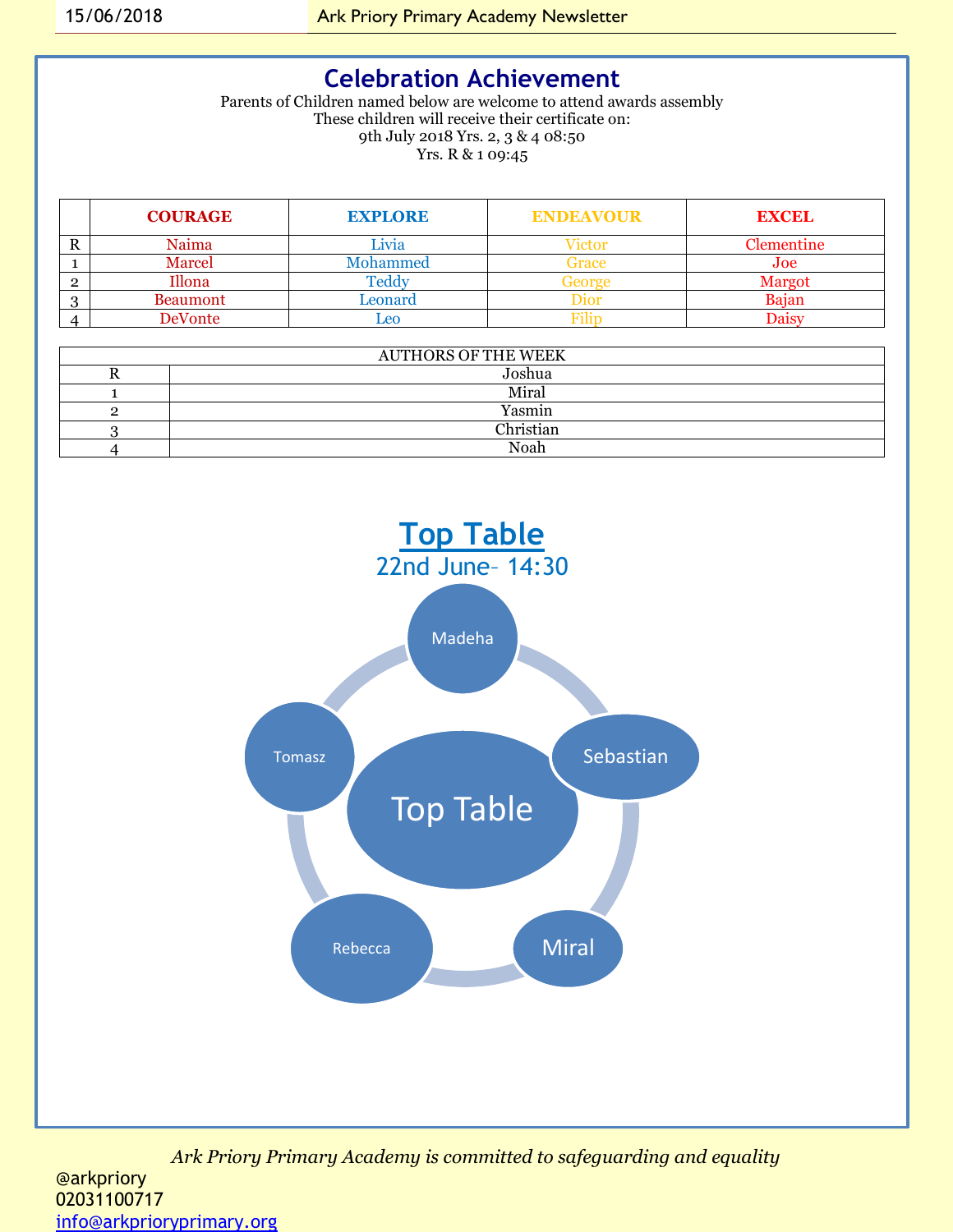# **Notices**

### *Nursery*

- Our topic for this term is all about transport. Please talk to your children about the different types of vehicles and what they are used for. Do you have any toy vehicles at home which can be donated to Nursery? If so, we would love them! Please bring in any junk modelling items which you have at home for the children to explore with. The book of the week beginning 11.06.18 is "The Journey Home from Grandpa's". Please remember to bring in the library books every Wednesday and to dress the children appropriately every Tuesday for P.E.

### *Reception*

- **Lots of reception parents have reported that their children have head lice! Please check and treat their children over the half term**
- Shackleton swimming is on Tuesday 12th

### *Year 1*

- All year 1 P.E is on TUESDAY and THURSDAYS! Please come dressed in P.E kit on these days.
- Year 1 would love any parent volunteers to read with children in the afternoons. If you are interested please email a.canavan@arkprioryprimary.org to set up times and preferable days. Thank you!

*Year 2* 

### *Year 3*

- Brunel Swimming is on Tuesday and PE is on Thursday
- Archimedes PE is on Tuesday and Swimming is on Thursday
- Please can you ensure that your child has a swimming hat for their swimming lessons

### *Year 4*

- Fleming need to wear PE uniforms every Tuesday and Wednesday for summer term
- An increasing number of children are bringing toys and special objects to school. Please remind your children to leave these items at home to prevent objects being lost or damaged.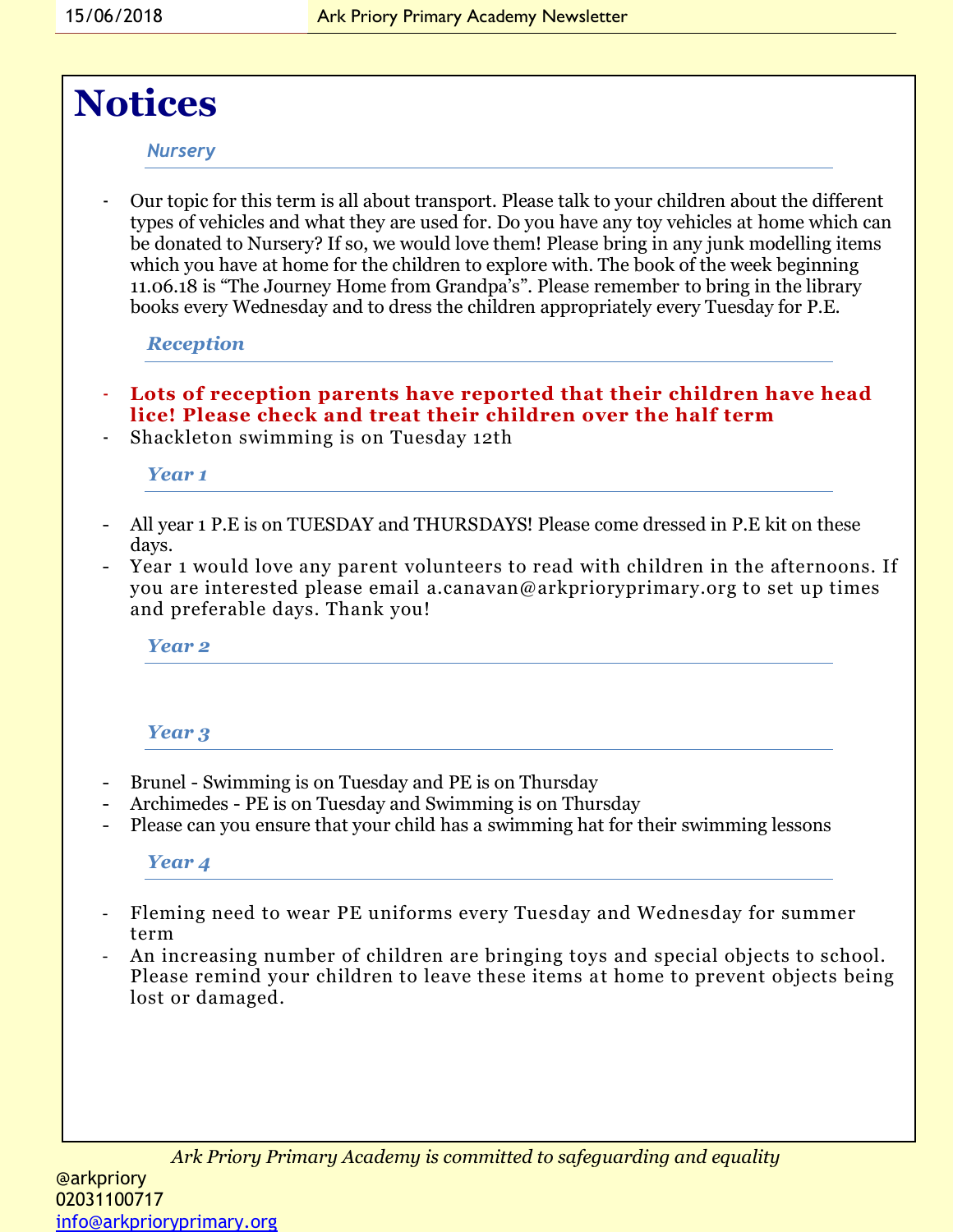**Dates to remember for the STEM fair** 15th June- Sign up to get a place/table in the hall 21st June– Bring your Project to School. 22nd June – FAIR Day! Handy websites for the STEM fair [http://www.all-science-fair-projects.com](http://www.all-science-fair-projects.com/) <https://www.opencolleges.edu.au/informed/teacher-resources/science-fair-projects/#gettingstarted> <https://www.sciencebuddies.org/science-fair-projects/project-ideas>

# SUMMER UNIFORM IS NOW COMPULSORY SUMMER DRESSES AND LOGO POLOS PLEASE – NO TIES BUT BLAZERS ARE NEEDED IN SCHOOL

Tickets for the Ark Music Festival on the 23rd of June will be available from the office/Miss Carroll. Tickets are free and are limited to a max of 2 per family and they will be given on a first come first serve basis. Because of the limited number of tickets available for the event, ticket can only be given to families of children who are performing at the event.

Hear One Voice Spring/Summer 2018 - PRIMARY, a playlist on #SoundCloud.https://soundcloud.com/arkschoolsmusic-1/sets/one-voice-spring-summer-2018-1

**SPORTS DAY 27TH JUNE YEAR 1 – 4 LINFORD CHRISTIE STADIUM, DU CANE ROAD**

IF YOU ARE UNABLE TO ACCOMPANY YOUR CHILD AND REQUIRE TRAVEL SUPPORT FOR YOUR CHILD TO PARTICIPATE PLEASE INFORM THE SCHOOL AS SOON AS POSSIBLE. A LETTER WILL FOLLOW NEXT WEEK BUT PLEASE NOTIFY MISS DUNFORD AS SOON AS POSSIBLE.